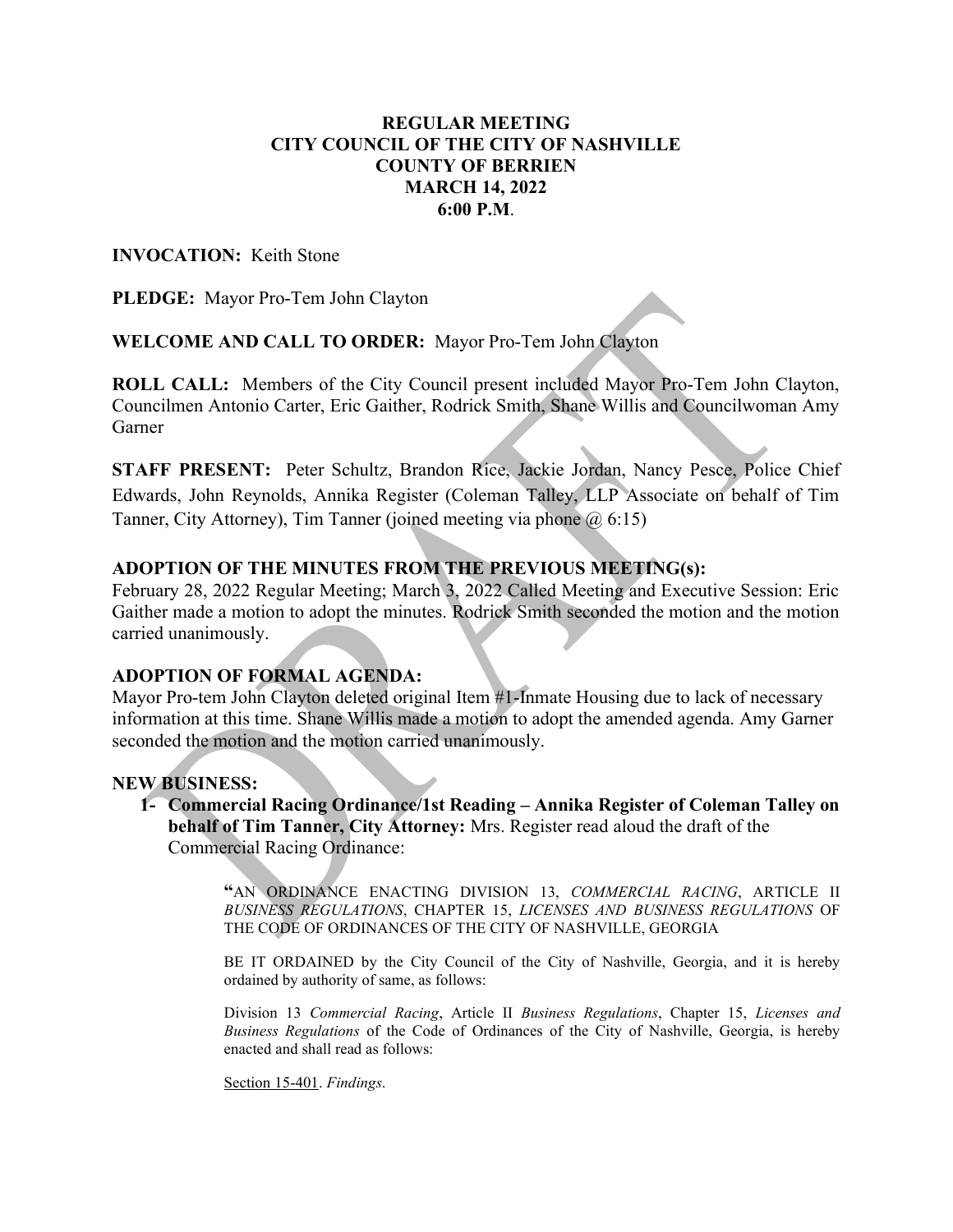The City Council of the City of Nashville finds that commercial racing venues provide an important economic benefit for the greater Nashville area by attracting racing enthusiasts into our community who, in turn, procure needed goods, lodging, etc. from local businesses. In addition, commercial racing also provides recreational activities for the local populace. The City Council also find that although there are numerous economical and recreational benefits of such businesses, the unfortunate byproduct of such enterprises is noise. The purpose of this ordinance is to allow commercial motorized racing with the City of Nashville while minimizing negative impacts of same.

#### Section 15-402. Applicability.

This section shall apply to any commercial racetrack which provides for the racing of motor propelled vehicles of any kind including but not limited to trucks, cars, tractors, motorcycles, ATVs, Go-Karts, mopeds, etc. The regulations set forth in this Division apply irrespective of whether the drivers or racing teams are compensated or awarded prizes or whether members of the public must purchase a ticket or pay some other entry fee to observe. The requirements and restrictions of this ordinance shall apply to the owner or operator of any such racetrack and also the drivers of motor propelled vehicles operated at such racetracks.

#### Section 15-403. Hours of Operation.

No commercial racetrack shall conduct any race except during the following hours:

| $Monday - Thursday$ : | $8:00$ A.M. $-8:00$ P.M.       |
|-----------------------|--------------------------------|
| Friday – Saturday:    | $8:00$ A.M. $-12:00$ Midnight. |

No racing shall occur on Sundays.

### Section 15-404. Operation of Vehicles Outside of Hours of Operation.

The owner or operator of the commercial racetrack shall not allow any drivers remaining on the premises after the hours of operation to continue racing in violation of this Ordinance.

#### Section 15-405. Noise Limitation for Other Activities.

It shall be a violation of this ordinance for owner or operator of the commercial racetrack to conduct any other operation at a commercial racetrack outside the hours of operation provided for in Section 15-403 where such activity generates noise that is plainly audible at a distance of 1000 feet outside the property boundary property of the commercial racetrack.

### Section 15-406. Special Events Excepted.

J

 It shall not be a violation of this ordinance if the owner or operator of a commercial racetrack applies for and is granted a Special Event permit by the office of City Manager. The permit shall allow the owner or operator to extend racing activities on Friday and Saturday by one additional hour. For example, if a special permit is granted, racing activities can extend to 1:00 a.m on Saturday and Sunday morning. No more than four (4) Special Event permits can be granted to the same commercial racetrack in any calendar year. Any individual or entity seeking a Special Event permit shall apply for same, at minimum, two weeks prior to the date sought.

#### Section 15-407. Enforcement.

 Any person or entity violating the provisions of this ordinance shall be subject to citation, prosecuted in the Municipal Court of Nashville, Georgia and if found guilty, shall be subject to a fine in the amount of \$1,000.00 for each offense."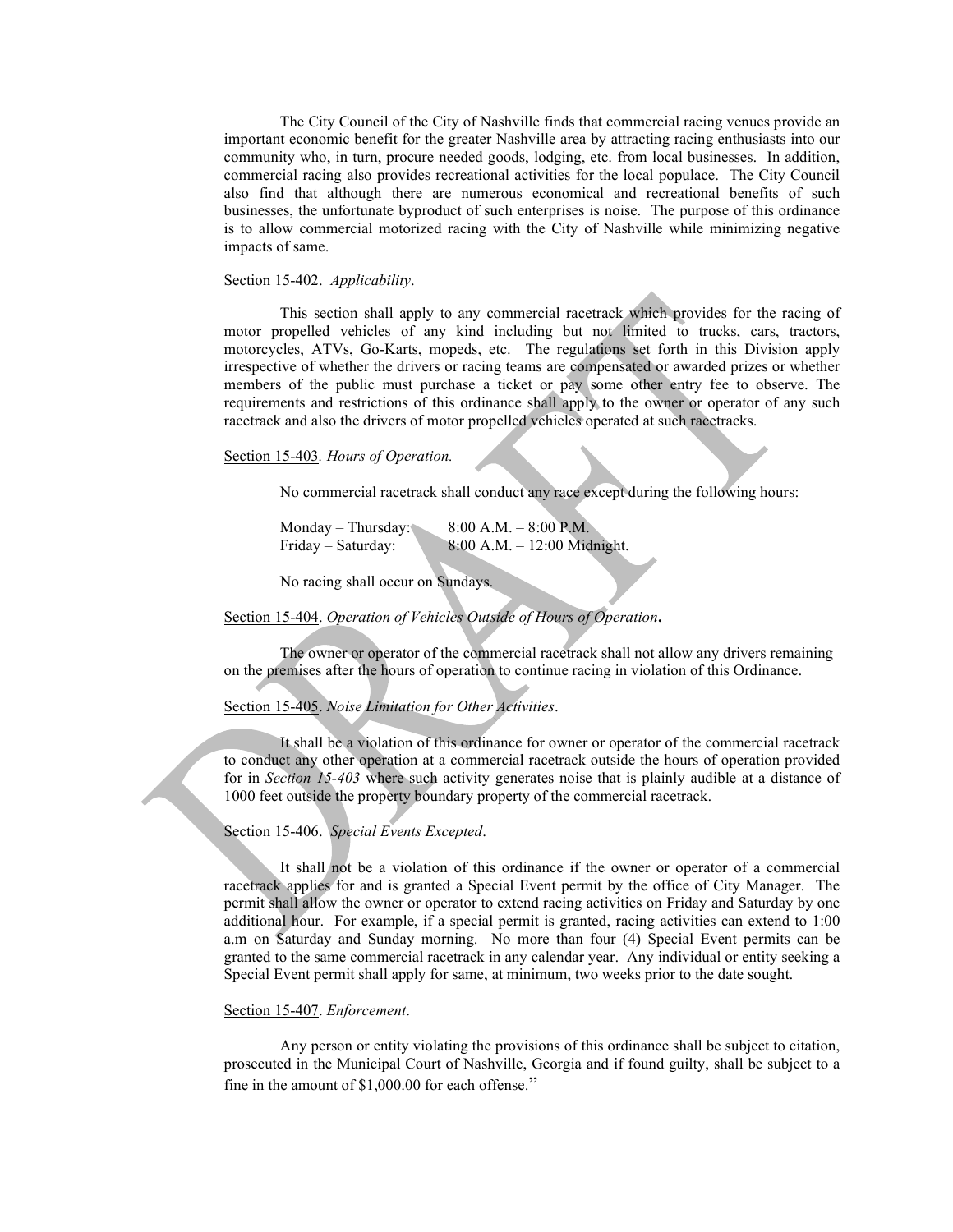# 2- Executive Session/Personnel – Eric Gaither, Councilman: *{held at end of meeting}*

### City Manager Report:

Mr. Schultz reported the 2021-2022 Local Maintenance Improvement Grant (LMIG) bid opening on March 2 2022 for leveling and resurfacing improvements to six (6) City streets (Sherrod Avenue, Short Street, Talley Street, Carolina Trace, Robin Lane, Wedgewood Chase). The bids were #1-H&H Paving LLC for \$165,059.60, #2-Reames and Son Construction Company, Inc for \$186,108.30 and #3-The Scruggs Company for \$221,160.23. Statewide Engineering recommends the low bidder, H&H Paving out of Moultrie for a total of \$176,154.60 with engineering fees. Eric Gaither made a motion to accept the low bidder, H&H Paving as recommended by Statewide. Antonio Carter seconded the motion and the motion carried unanimously.

Mr. Schultz said Elizabeth Backe with Regional Commission contacted him wanting to know who would be replacing Diane Westberry on the Deep South Solid Waste Board for the City of Nashville and the next meeting will be held April 20. Eric Gaither made a motion to table the item to the next regular meeting. Rodrick Smith seconded the motion and the motion carried unanimously.

City Attorney Tim Tanner recommended to retract the motion to award the bidder on the LMIG project and place it on the next Agenda. Eric Gaither made a motion to retract the motion on the bidder for the LMIG project and add it to the next Agenda. Antonio Carter seconded the motion and the motion carried unanimously.

Mr. Schultz explained he had been the voting delegate on the Municipal Gas Authority of Georgia's Election Committee (MGAG) in the past and the Mayor or Mayor Pro-tem had been the alternate voting delegate. He asked if they wanted to keep it that way and presented a Resolution to be signed. Eric Gaither made a motion for Peter Schultz to remain the voting delegate and Mayor Pro-tem John Clayton to be the alternate voting delegate for the MGAG committee. Antonio Carter seconded the motion and the motion carried unanimously.

# City Attorney Report:

None

# Department Head's Report:

John Reynolds reported the Water/Sewer department is working to replace water lines on Sherrod before the repaving takes place.

# Public Comments:

Keith Stone presented copies of Section 5-1.1 from the City of Nashville Code of Ordinances regarding the role of the City Manager and the City Council and addressed concerns of the City Council's ethics.

Lavonne Shaw asked about dirt in her drive way and Peter Schultz said they would take a look at it to see if it is on the right of way.

Teresa Newbern asked about the Commercial Racing Ordinance read earlier in the meeting and asked for a copy of the draft.